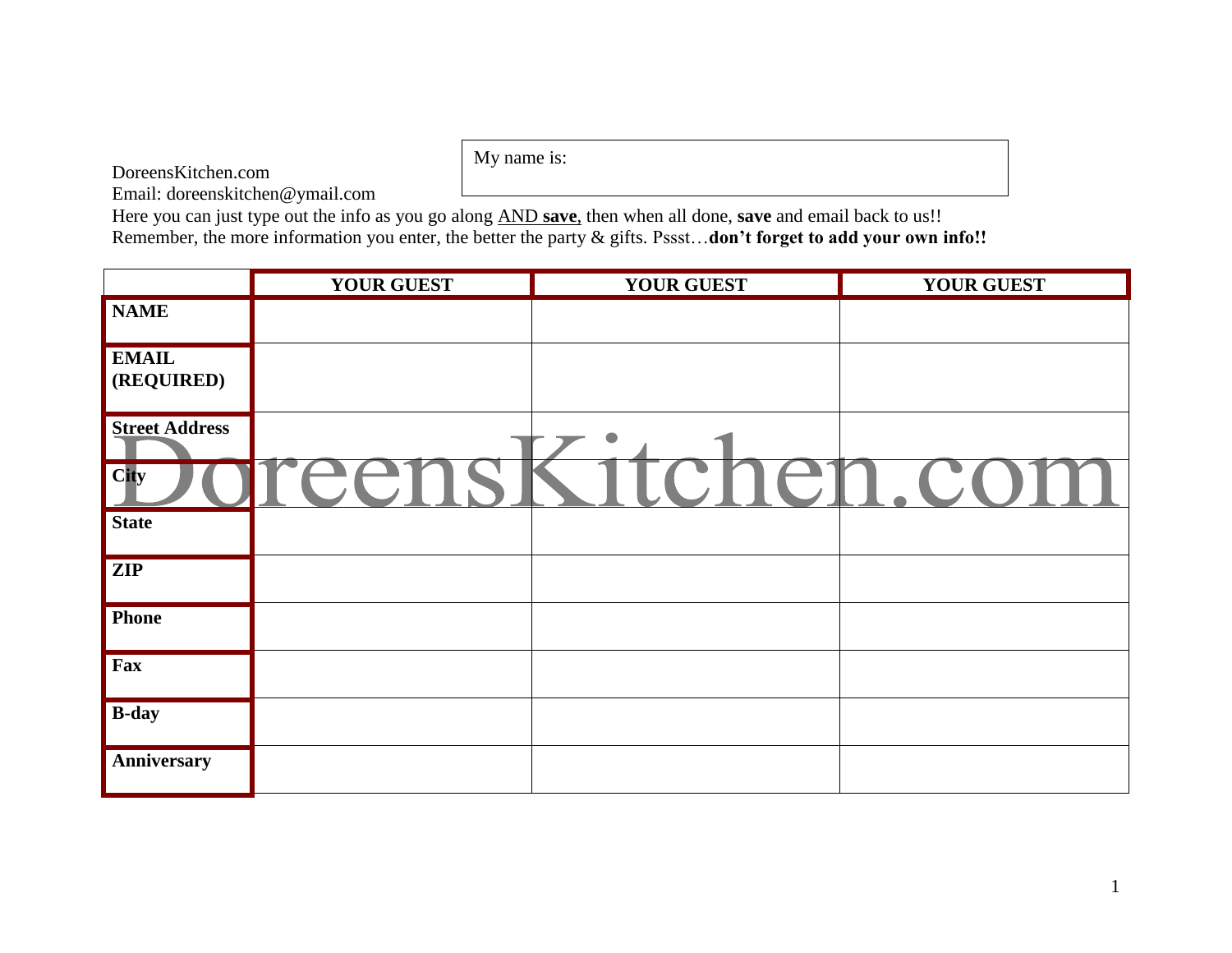|                                  | <b>YOUR GUEST</b> | <b>YOUR GUEST</b>                          | <b>YOUR GUEST</b> |
|----------------------------------|-------------------|--------------------------------------------|-------------------|
| <b>NAME</b>                      |                   |                                            |                   |
| <b>EMAIL</b><br>(REQUIRED)       |                   |                                            |                   |
| <b>Street Address</b>            |                   |                                            |                   |
| <b>City</b>                      |                   |                                            |                   |
| <b>State</b>                     |                   | 0                                          |                   |
| $\overline{ZIP}$<br><b>Phone</b> |                   | $\overline{\phantom{a}}$<br>$\blacksquare$ |                   |
| Fax                              |                   |                                            |                   |
| <b>B-day</b>                     |                   |                                            |                   |
| Anniversary                      |                   |                                            |                   |
|                                  |                   |                                            |                   |

| My Name: | Phone: |
|----------|--------|
| Email:   |        |
|          |        |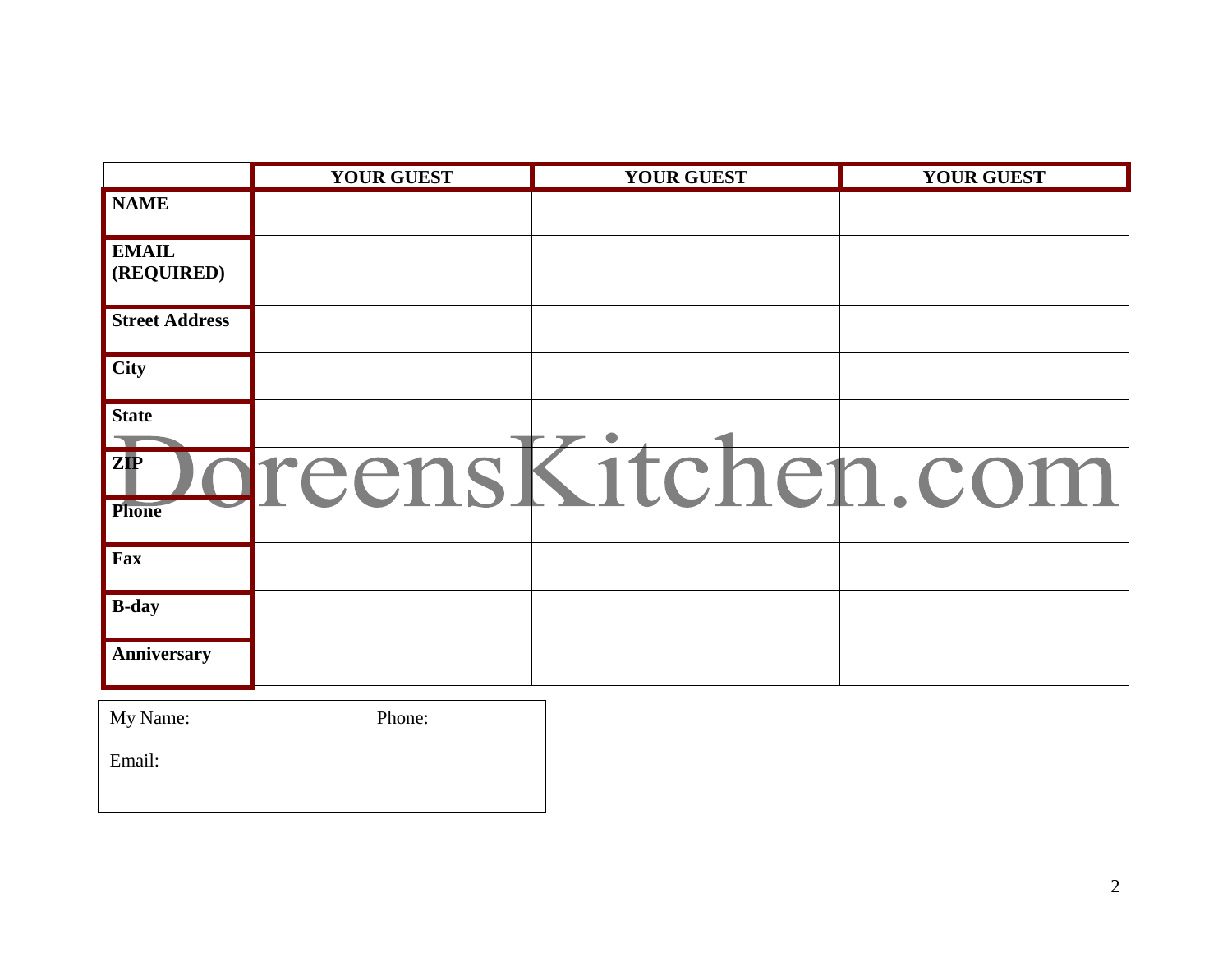|                            | <b>YOUR GUEST</b> | <b>YOUR GUEST</b> | <b>YOUR GUEST</b>  |
|----------------------------|-------------------|-------------------|--------------------|
| <b>NAME</b>                |                   |                   |                    |
| <b>EMAIL</b><br>(REQUIRED) |                   |                   |                    |
| <b>Street Address</b>      |                   |                   |                    |
| <b>City</b>                |                   |                   |                    |
| <b>State</b>               |                   |                   |                    |
| ZIP<br>Phone               | $\mathcal{L}$     | LUIIUI            | <b> UT</b><br>- II |
| Fax                        |                   |                   |                    |
| <b>B-day</b>               |                   |                   |                    |
| Anniversary                |                   |                   |                    |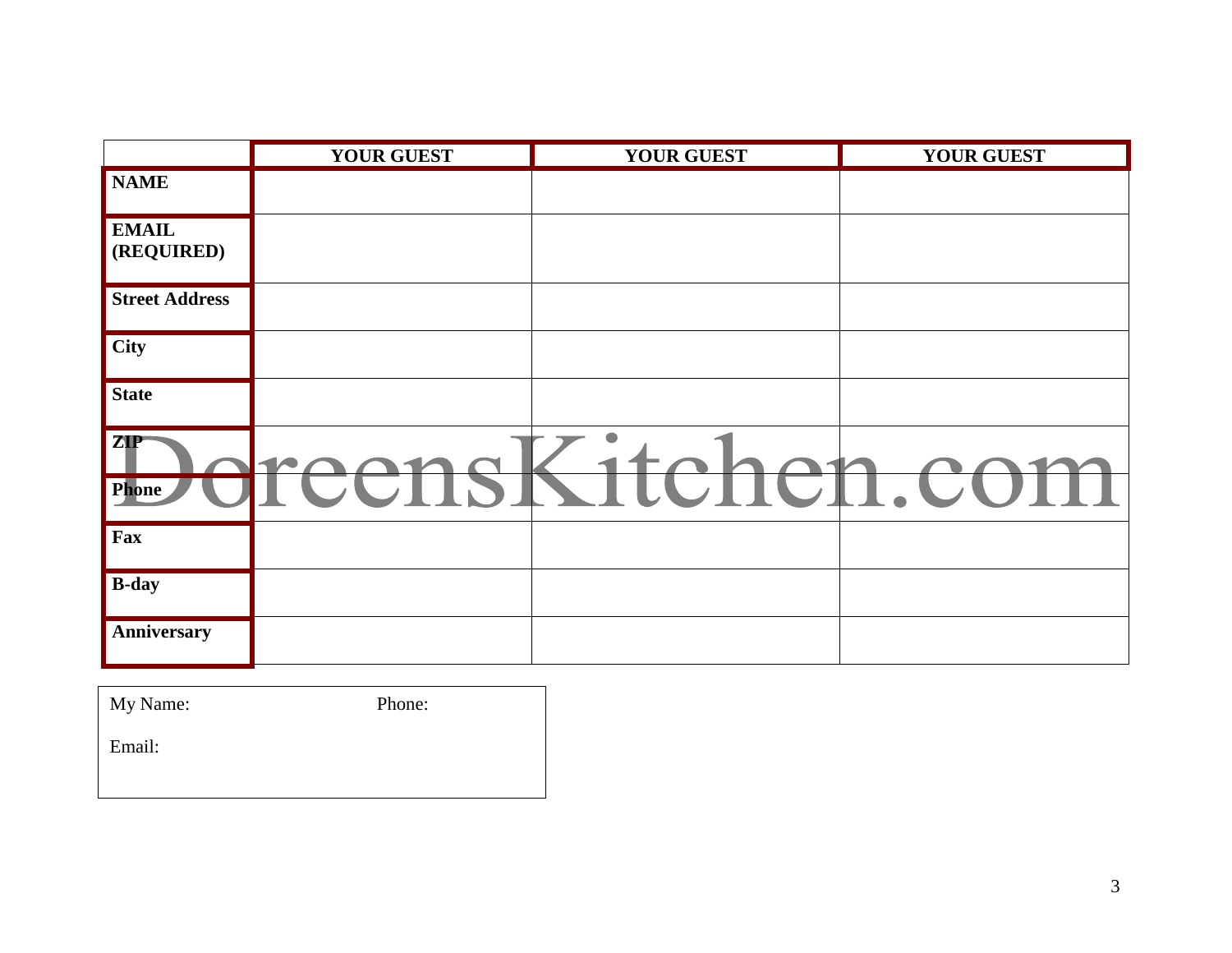|                            | <b>YOUR GUEST</b> | <b>YOUR GUEST</b>   | <b>YOUR GUEST</b> |
|----------------------------|-------------------|---------------------|-------------------|
| <b>NAME</b>                |                   |                     |                   |
| <b>EMAIL</b><br>(REQUIRED) |                   |                     |                   |
| <b>Street Address</b>      |                   |                     |                   |
| <b>City</b>                |                   |                     |                   |
| <b>State</b>               |                   |                     |                   |
| ZIP<br>Phone               |                   | LUIIUI<br>$\sim$ 11 | $\cdot$ C         |
| Fax                        |                   |                     |                   |
| <b>B-day</b>               |                   |                     |                   |
| Anniversary                |                   |                     |                   |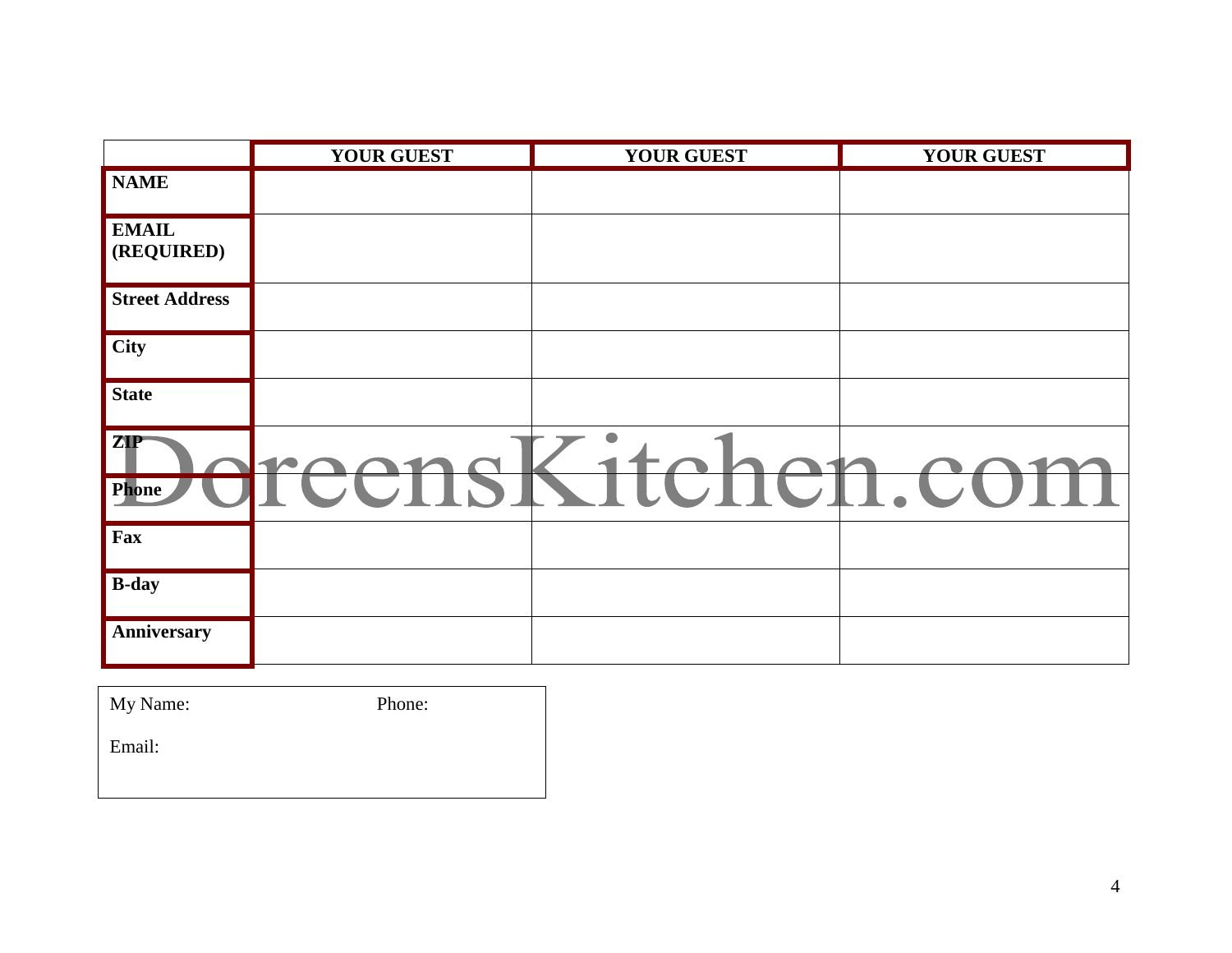|                            | <b>YOUR GUEST</b> | <b>YOUR GUEST</b> | <b>YOUR GUEST</b>  |
|----------------------------|-------------------|-------------------|--------------------|
| <b>NAME</b>                |                   |                   |                    |
| <b>EMAIL</b><br>(REQUIRED) |                   |                   |                    |
| <b>Street Address</b>      |                   |                   |                    |
| <b>City</b>                |                   |                   |                    |
| <b>State</b>               |                   |                   |                    |
| ZIP<br>Phone               | $\mathcal{L}$     | LUIIUI            | <b> UT</b><br>- II |
| Fax                        |                   |                   |                    |
| <b>B-day</b>               |                   |                   |                    |
| Anniversary                |                   |                   |                    |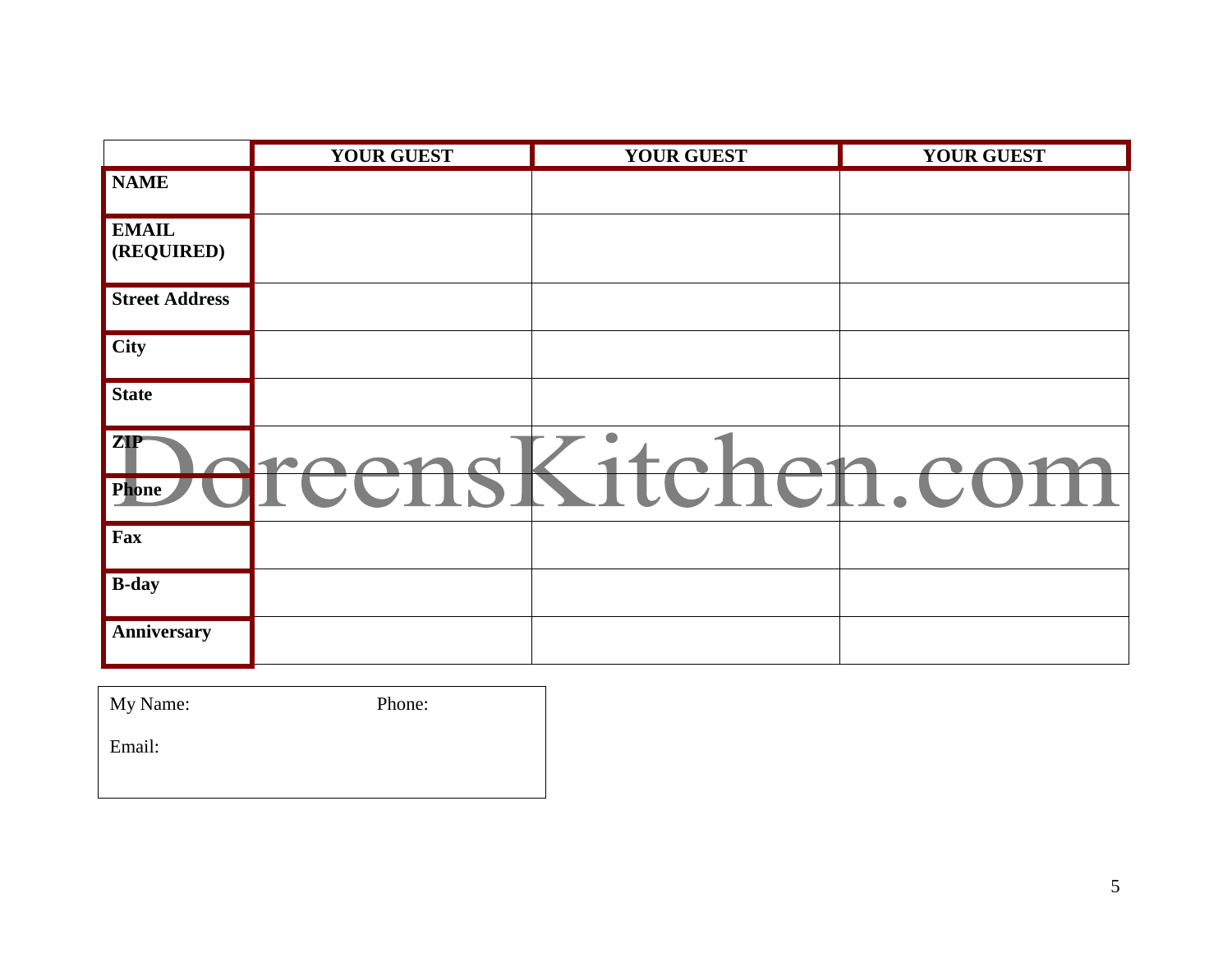|                            | <b>YOUR GUEST</b> | <b>YOUR GUEST</b> | <b>YOUR GUEST</b> |
|----------------------------|-------------------|-------------------|-------------------|
| <b>NAME</b>                |                   |                   |                   |
| <b>EMAIL</b><br>(REQUIRED) |                   |                   |                   |
| <b>Street Address</b>      |                   |                   |                   |
| <b>City</b>                |                   |                   |                   |
| <b>State</b>               |                   |                   |                   |
| <b>ZIP</b><br>Phone        | <b>TA</b>         | CHCH.             | UC                |
| Fax                        |                   |                   |                   |
| <b>B-day</b>               |                   |                   |                   |
| Anniversary                |                   |                   |                   |
| My Name:                   | Phone:            |                   |                   |
| Email:                     |                   |                   |                   |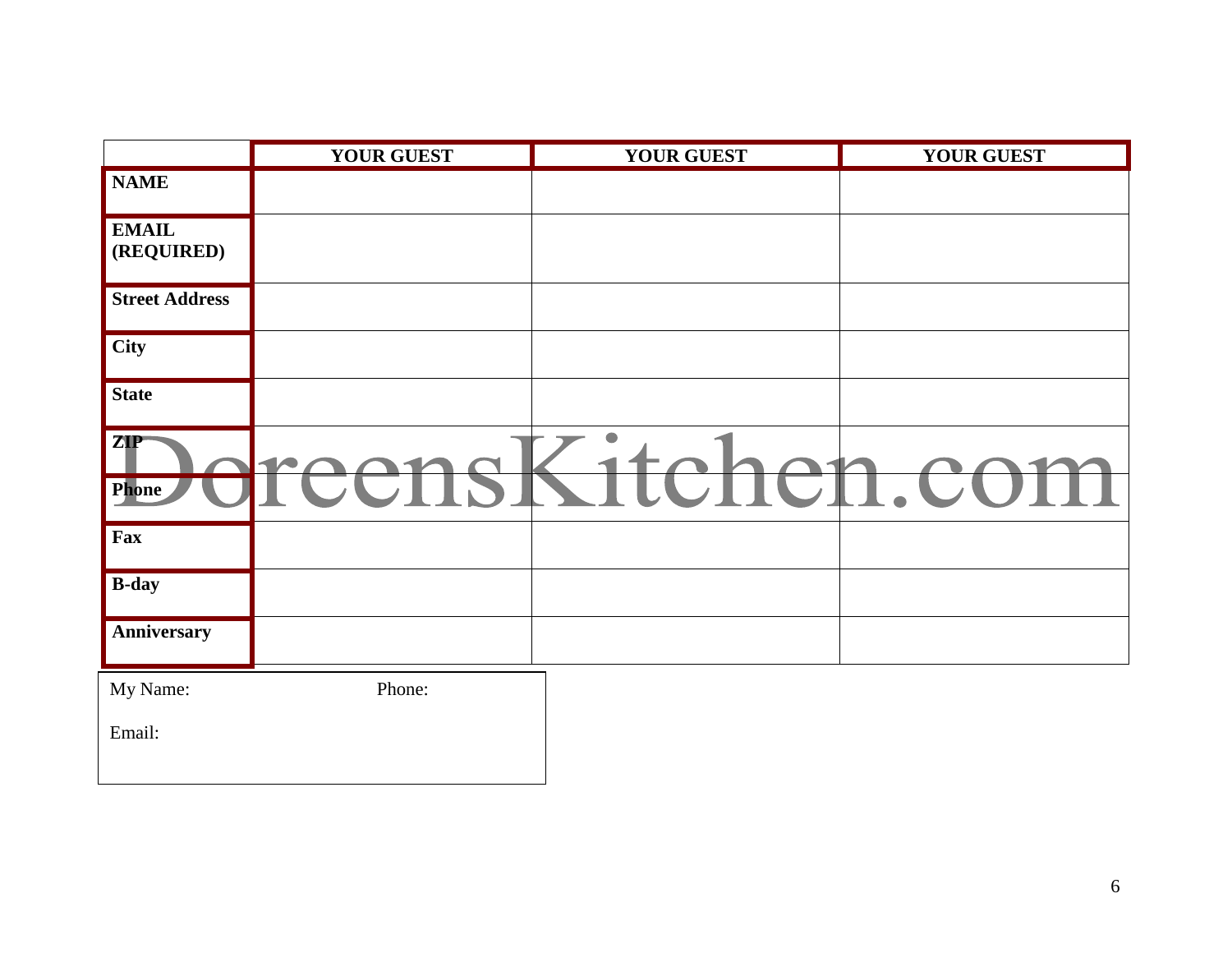|                            | <b>YOUR GUEST</b> | <b>YOUR GUEST</b>    | <b>YOUR GUEST</b> |
|----------------------------|-------------------|----------------------|-------------------|
| <b>NAME</b>                |                   |                      |                   |
| <b>EMAIL</b><br>(REQUIRED) |                   |                      |                   |
| <b>Street Address</b>      |                   |                      |                   |
| City                       |                   |                      |                   |
| <b>State</b>               |                   |                      |                   |
| <b>ZIP</b><br>Phone        | <b>TA</b>         | TU<br>$\blacksquare$ | <b>TT</b>         |
| Fax                        |                   |                      |                   |
| <b>B-day</b>               |                   |                      |                   |
| Anniversary                |                   |                      |                   |
| My Name:                   | Phone:            |                      |                   |
| Email:                     |                   |                      |                   |